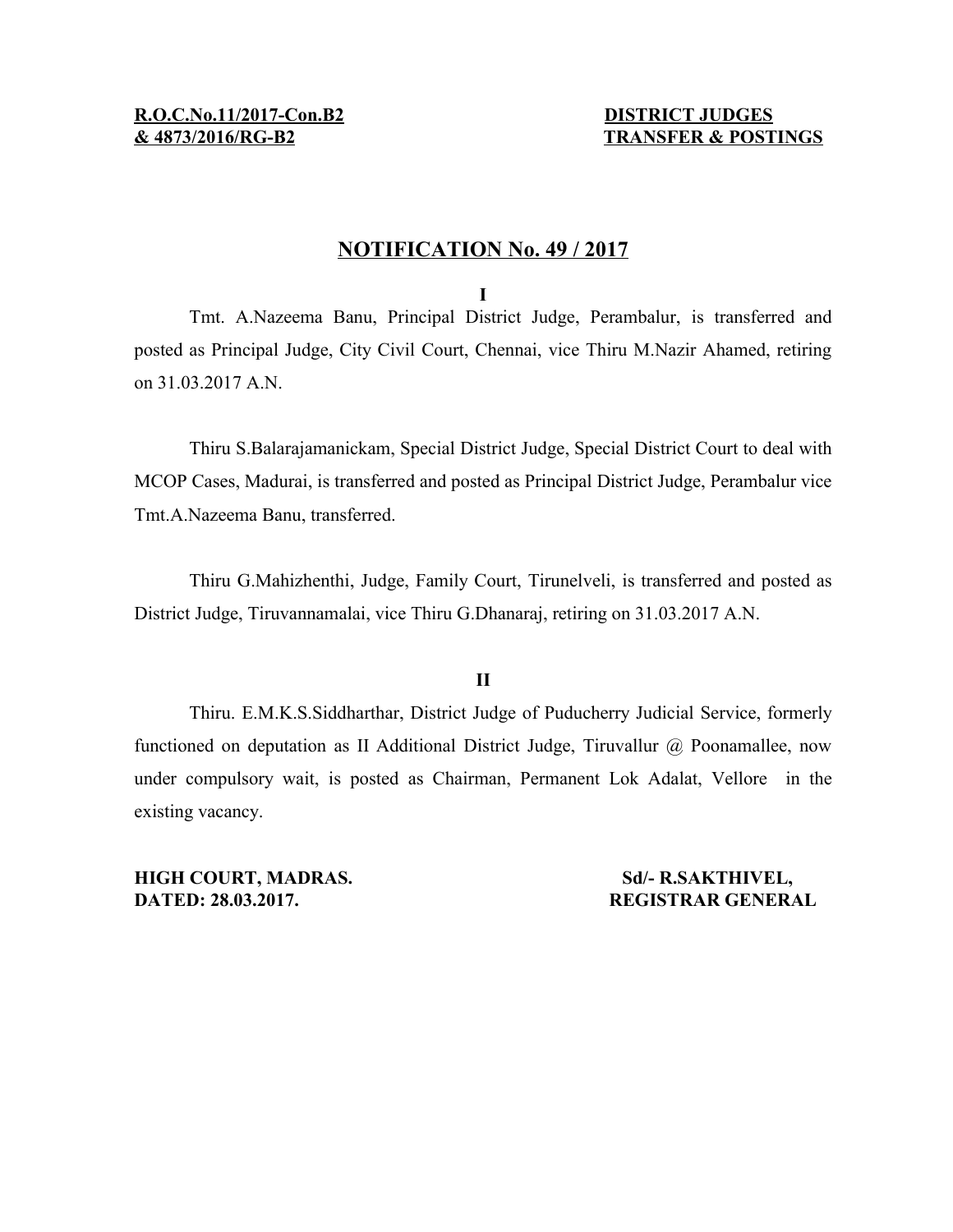## **OFFICIAL MEMORANDUM**

Sub: Courts and Judges – District Judges - Transfer and Postings - Notification issued - Joining instructions – Issued.

Ref: High Court's Notification No. 49 / 2017, dated : 28.03.2017.

**I**

Tmt. A.Nazeema Banu, Principal District Judge, Perambalur, who has been transferred and posted as Principal Judge, City Civil Court, Chennai in the High Court's Notification cited above, is required to hand over charge of her post to the Sessions Judge, Mahila Court, Perambalur on 31.03.2017 A.N. and take charge of the post of Principal Judge, City Civil Court, Chennai, on 03.04.2017 F.N. without availing full joining time, from the II Additional Judge, City Civil Court, Chennai, who is being placed in full additional charge of the post of Principal Judge, City Civil Court, Chennai, w.e.f. 31.03.2017 A.N.

Thiru S.Balarajamanickam, Special District Judge, Special District Court to deal with MCOP Cases, Madurai, who has been transferred and posted as Principal District Judge, Perambalur in the High Court's Notification cited above, on rejoining duty after completion of Medical Leave is required to hand over charge of his post to any one of the nearest District Judges, immediately and take charge of the post of Principal District Judge, Perambalur, immediately, without availing full joining time, from the Sessions Judge, Mahila Court, Perambalur, who is being placed in full additional charge of the post of Principal District Judge, Perambalur, w.e.f. 31.03.2017 A.N.

Thiru G.Mahizhenthi, Judge, Family Court, Tirunelveli, who has been transferred and posted as District Judge, Tiruvannamalai in the High Court's Notification cited above, is required to hand over charge of his post to any one of the nearest District Judges on 31.03.2017 A.N. and take charge of the post of District Judge, Tiruvannamalai on 03.04.2017 F.N. without availing full joining time, from the Additional District Judge (Fast Track Court), Arani, who is being placed in full additional charge of the post of District Judge, Tiruvannamalai, w.e.f. 31.03.2017 A.N.